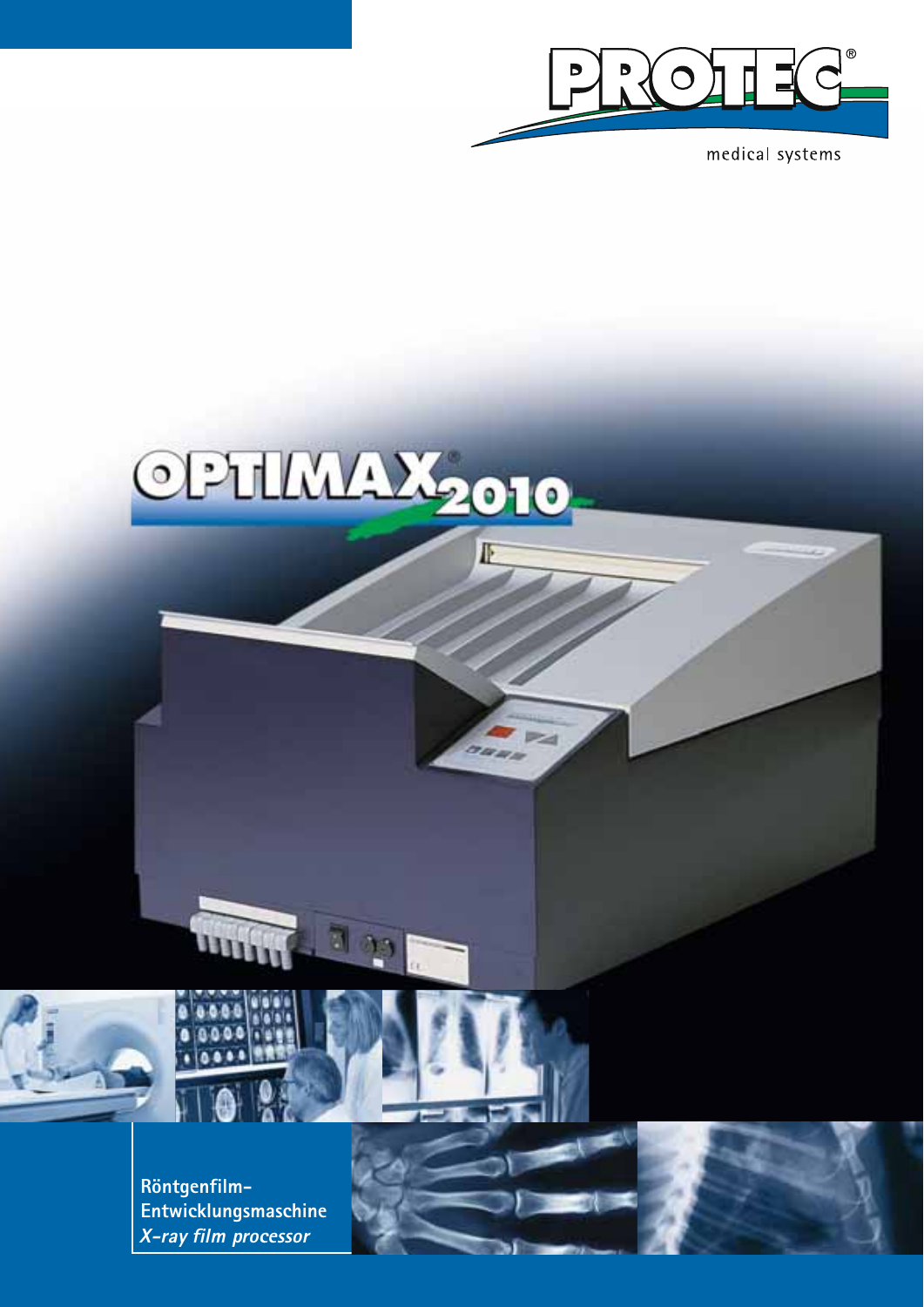**Qualität hat einen Namen: PROTEC® medical systems.**

**Hoher Bedienkomfort durch digitales Display und Mikroprozessorsteuerung.**

*Convenient operation with digital display and microprocessor control.*



**Optimierte Servicefreundlichkeit durch vereinfachten Zugang zu Systemkomponenten.**

*Optimized serviceability because of easy access to system components.*



**Servicefreundliche Präzisionswalzenpakete gewährleisten schonenden Filmtransport und einfache Pflege.**

*Easy to service highprecision racks guarantee a gentle film advance and makes daily care easy.*



# **Optimierte Einsatzmöglichkeiten**

Die OPTIMAX® 2010 verarbeitet alle gängigen Filmtypen bis 35 cm Breite mit jeder beliebigen Chemie. Die Anwendungsmöglichkeiten erstrecken sich von der Allgemeinmedizin bis hin zu Veterinär- und Laboranwendungen. Durch die einstellbare Durchlaufgeschwindigkeit in Verbindung mit dem Programmspeicher wird eine einfache Verarbeitung unterschiedlicher Filmtypen (z.B. Standard und Mammographie) mit einem einzigen Gerät ermöglicht. Die OPTIMAX® 2010 überzeugt durch modernes Design und weiter optimierte Servicefreundlichkeit.

# **Gewohnte Spitzenqualität**

Das bewährte Konzept des einteiligen Gehäuses findet auch in der OPTIMAX® 2010 Anwendung. Die ausschließliche Verwendung von Qualitätskomponenten, die den höchsten Ansprüchen genügen, sowie die Auslieferung inklusive komplettem Zubehör sind langjähriger Bestandteil der PROTEC®-Philosophie. Neu ist die verlängerte Gewährleistungsfrist des Herstellers.

#### **Verbesserte Wirtschaftlichkeit**

Die optimierte Filmflächenmessung über Mikrosensoren in Verbindung mit individuell einstellbaren Regenerierraten ermöglicht den ökonomischeren und ökologischeren Umgang mit wertvoller Chemie, ohne Kompromisse bei der Bildqualität. Zusätzlich zum integrierten Stand-by Modus bei ruhender Maschine, kann während des Betriebs ein Wassersparmodus gewählt werden.

# **Einfache Bedienung – umfassende Sicherheit**

Über das Bedienteil werden Durchlaufzeit, Temperaturen und Regeneriermengen individuell eingestellt und die Bäder im Warmup-Zyklus automatisch befüllt. Durch die im Display stets abrufbaren Parameter wird der Bedienkomfort erhöht. Die Füllstandskontrolle im Entwicklerbad und der integrierte Überlaufschutz tragen zusätzlich zu erhöhter Sicherheit bei. Die bewährten Antikristallisations- und Antioxidationsprogramme in Verbindung mit der permanenten Umwälzung der Chemikalien sichern höchste Bildqualität und beste Filmkonstanz.

> **PROTEC® OPTIMAX® 2010: Das optimierte Allroundtalent für höchste Sicherheitsansprüche.**

*PROTEC® OPTIMAX® 2010: The optimised allrounder that meets highest safety expectations.*



**Röntgenfilm-Entwicklungsmaschine** *X-ray film processor*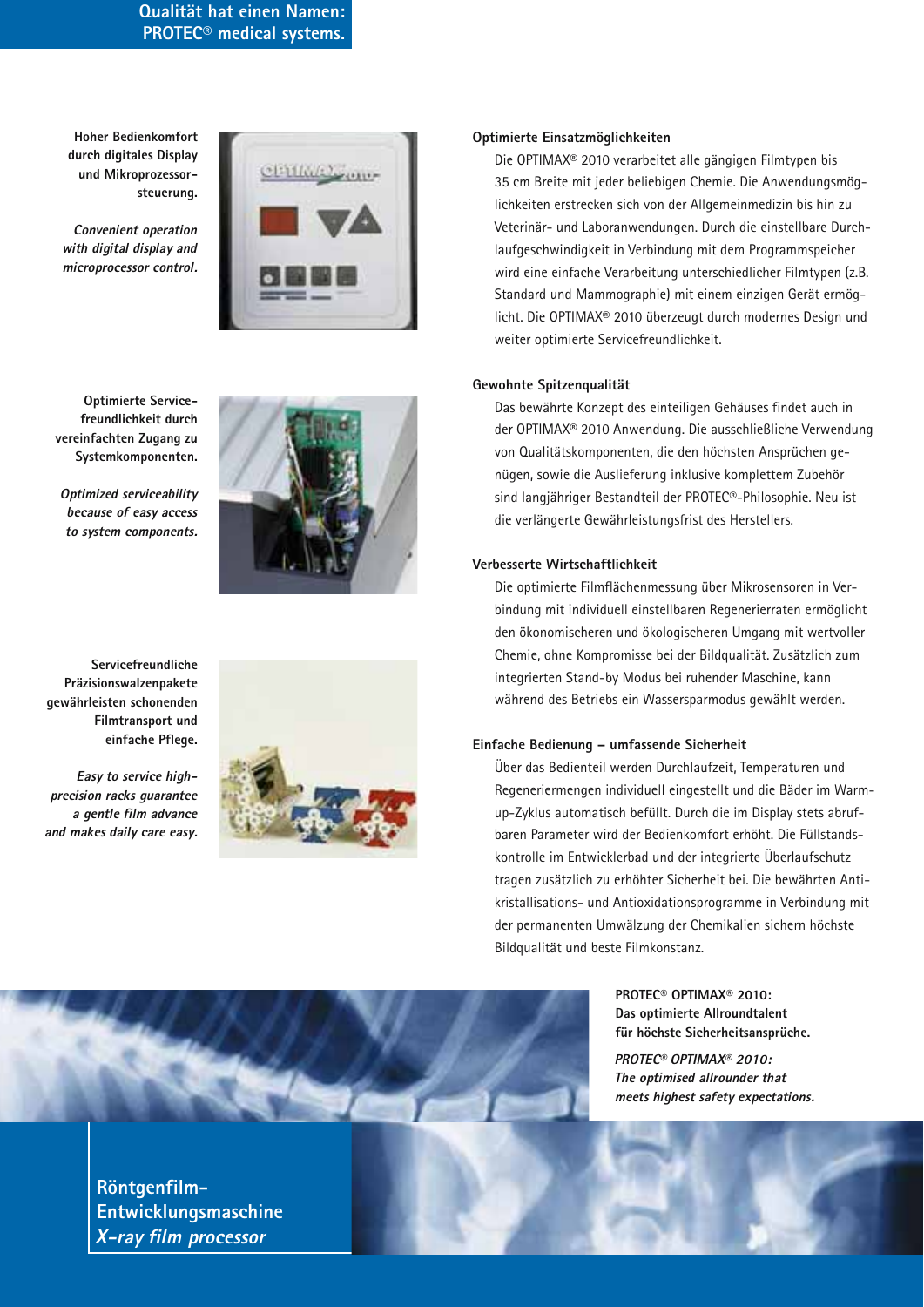*Quality leads to success: worldwide.*

### *Optimised applications*

*The OPTIMAX® 2010 processes all common film types up to a width of 35 cm with any kind of chemicals. Possible applications stretch from human medicine to veterinary medicine and laboratory applications. With the adjustable processing speed, in conjunction with the program memory, different film types (e.g. standard and mammography) can easily be processed with only one processor. The OPTIMAX® 2010 impresses with its modern design and its further optimised serviceability.*

#### *Familiar top quality*

*The proven concept of the one-piece casing is used in the OPTIMAX® 2010 as well. It has been PROTEC's philosophy for many years now to exclusively use high quality components and to ship all processors with all accessories that are needed for operation. New is the extended manufacturers warranty period.*

#### *Improved economic efficiency*

*An optimised film detection with microsensors together with individually adjustable replenishment rates allow a more economic and more ecological use of valuable chemicals without concessions to the image quality. In addition to the integrated stand-by mode, when the processor is not in use, a water save mode is available to further reduce water consumption while the processor is working.*

#### *Easy operation, comprehensive safety*

*Processing speed, temperatures and replenishment rates can easily be adjusted on the control panel, which is also used for automatic tank filling during the warm-up cycle. All set parameters can comfortably be recalled and monitored on the digital display. The filling level control in the developer tank and the integrated overflow protection further improve the safety. The proven anti-oxidation and anti-crystallisation programs, together with the continuous circulation of the chemicals ensure highest image quality and consistency.*

> **PROTEC® OPTIMAX® 2010. Unser komplettes Know-how für höchste Ansprüche.**

*PROTEC® OPTIMAX® 2010. Our total know-how for the most demanding expectations.*



**Umfangreiches Zubehör lieferbar: offenes Gestell, geschlossener Unter**schrank und "Durch-die-**Wand-Montage"-Set.**

*Extensive range of accessories: open base table, closed base cabinet and "through-the-wallmounting" kit.*



**Aufeinander abgestimmte Komponenten: z.B. AIRCLEAN für frische Luft in der Dunkelkammer oder automatischer Chemikalienmixer PROMIX® A40.**

*Coordinated product range: e.g. AIRCLEAN for fresh air in the dark room or chemical mixer PROMIX® A40.*